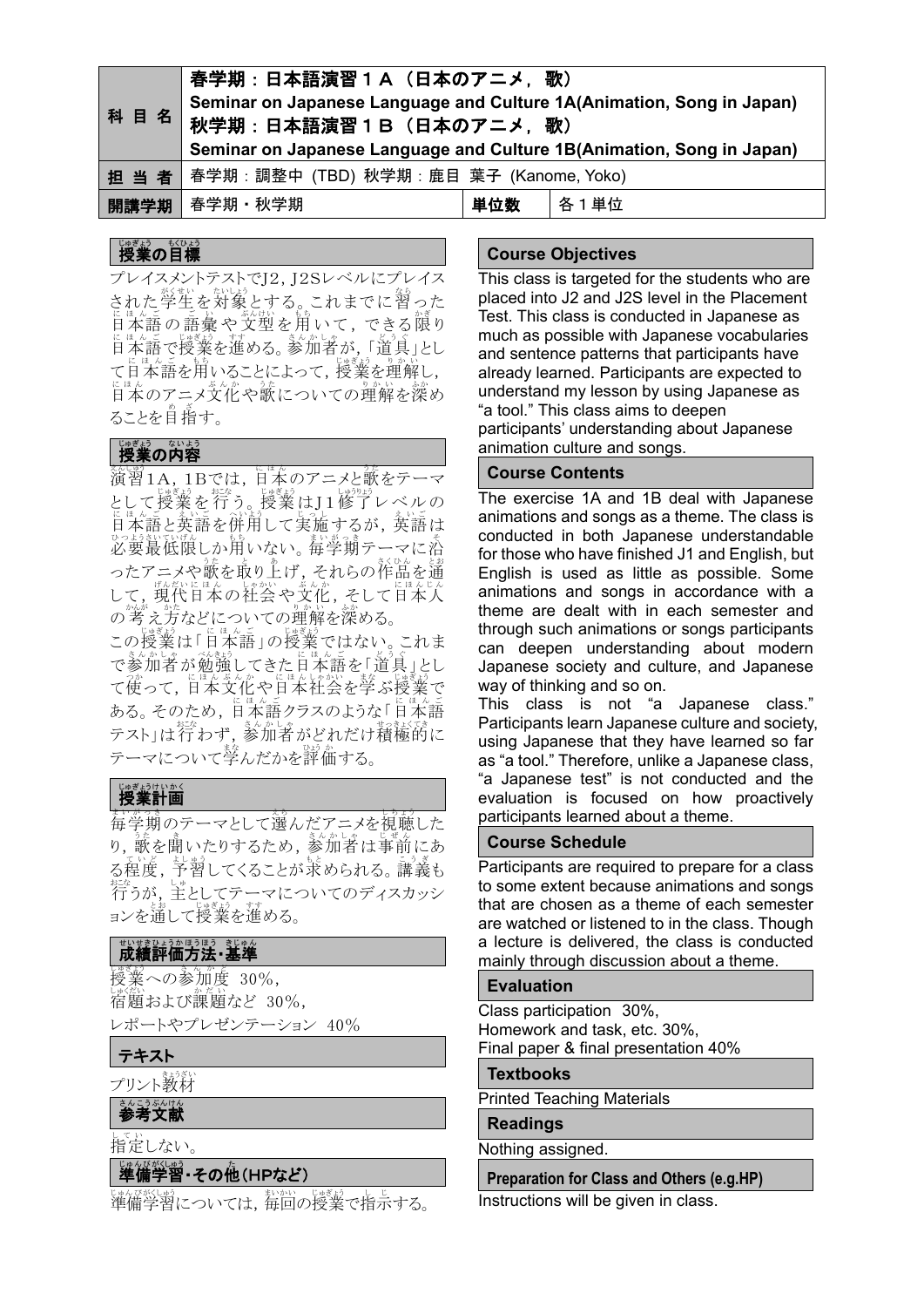| 科 目  | <b> 名 │春学期:日本語演習2A(日本の映画, マンガ)</b><br>Seminar on Japanese Language and Culture 2A (Movie, Manga in Japan)<br>秋学期:日本語演習2B (日本の映画, マンガ) |     |      |  |
|------|---------------------------------------------------------------------------------------------------------------------------------------|-----|------|--|
|      | Seminar on Japanese Language and Culture 2B (Movie, Manga in Japan)<br>担 当 者   春学期 : 井上 玲子 (Inoue, Reiko) 秋学期 : 調整中 (TBD)             |     |      |  |
| 開講学期 | 春学期・秋学期                                                                                                                               | 単位数 | 各1単位 |  |

# <sub>じゅぎょう</sub> もくひょう<br>**授業の目標**

プレイスメントテストでJ3,J3Sレベルにプレイス された学生を対象とする。これまでに習った にょん。<br>日本語の語彙や文型を用いて, できる限り にほんごで授業を進める。参加者が、「道具」とし て日本語を用いることによって,授業を理解し, にはんの映画やマンガについての理解を深める ことを自指す。

## 授業 じゅぎょう の内容 な い よ う

演習 えんしゅう 2A,2Bでは,日本 に ほ ん の映画 え い が とマンガをテー <sub>マとして</sub>授業を行う。授業はJ2修了レベルの にはん言とうだいだい」というか、あい言は 必要 ひ つ よ う 最低限 さ い て い げ ん しか用 も ち いない。毎学期 ま い が っ き , 映画 え い が やマ ンガをいくつか取り上げ,それらの作品を蓪し て,現代日本の社会や文化,そして日本人の *。。。。*<br>考え方などについての理解を深める。

この授業は「日本語」の授業ではない。これま で参加者が勉強してきた日本語を「道具」とし て使って,日本文化や日本社会を学ぶ授業で ある。そのため,日本語クラスのような「Eほんご<br>ある。そのため,日本語クラスのような「日本語 テスト」は行わず,参加者がどれだけ積極的に テーマについて学んだかを評価する。

# しゅぎょうけいかく

毎学期 ま い が っ き のテーマとして選 え ら んだ映画 え い が を視聴 し ち ょ う したり, マンガを読んだりするため, 参加者は事前にあ る程度, 予習してくることが求められる。 講義も <sub>おな</sub><br>行うが主としてテーマについてのディスカッショ ンを通して授業を進める。

## 世界を持ってきまい。<br>**成績評価方法・基準**

……<br>授業への参加度 30%, ↓☆☆☆<br>宿題および課題など 30%, レポートやプレゼンテーション 40%

### テキスト

プリント教材

## ≛んこぅぶんけん<br>**参考文献**

」。<br>指定しない。

# 準備 じ ゅ ん び 学習 がくしゅう ・その他 た (HPなど)

準備 じ ゅ ん び 学習 がくしゅう については,毎回 まいかい の授業 じゅぎょう で指示 し じ する。

### **Course Objectives**

This class is targeted for the students who are placed into J3 and J3S level in the Placement Test. This class is conducted in Japanese as much as possible with Japanese vocabularies and sentence patterns that participants have already learned. Participants are expected to understand my lesson by using Japanese as "a tool." This class aims to deepen participants' understanding about Japanese movie and Manga.

### **Course Contents**

The exercise 2A and 2B deal with Japanese movies and Manga as a theme. The class is conducted in both Japanese understandable for those who have finished J2 and English, but English is used as little as possible. Some movies and Mangas are dealt with in each semester and through such movies or Mangas participants can deepen understanding about modern Japanese society and culture, and Japanese way of thinking and so on.

This class is not "a Japanese class." Participants learn Japanese culture and society, using Japanese that they have learned so far as "a tool." Therefore, unlike a Japanese class, "a Japanese test" is not conducted and the evaluation is focused on how proactively participants learned about a theme.

### **Course Schedule**

Participants are required to prepare for a class to some extent because movies and Mangas that are chosen as a theme of each semester are watched or read to in the class. Though a lecture is delivered, the class is conducted mainly through discussion about a theme.

### **Evaluation**

Class participation 30%, Homework and task, etc. 30%, Final paper & final presentation 40%

### **Textbooks**

Printed Teaching Materials

### **Readings**

Nothing assigned.

**Preparation for Class and Others (e.g.HP)**

Instructions will be given in class.